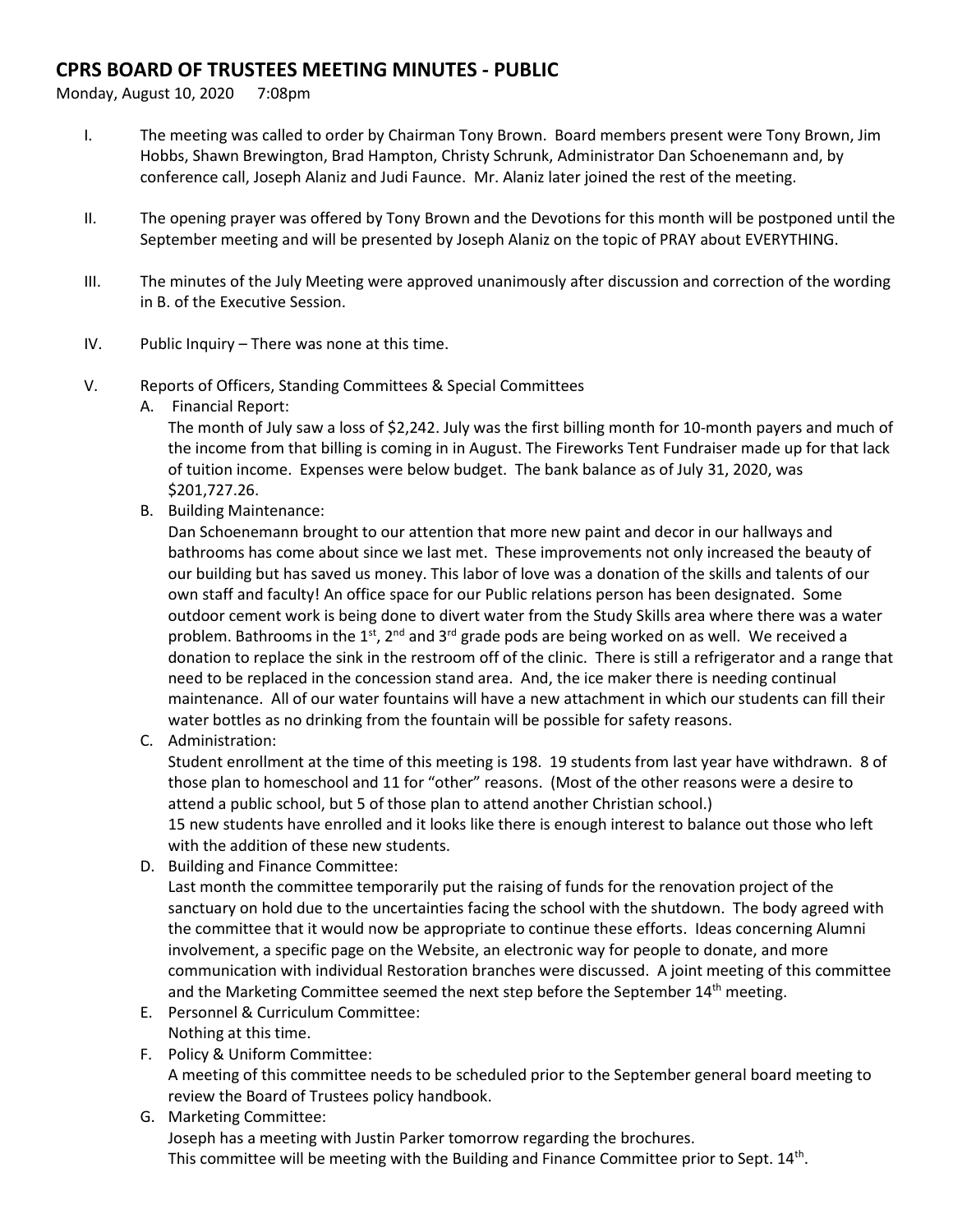## IV. Unfinished Business

- A. Baccalaureate/Graduation Program responses: Dan Schoenemann reported that the response to both the Baccalaureate and Graduation Services was very positive. Among the responses directed to him were the words "excellent" and "Impressive".
- B. Projector/Screen: For expense reasons it is being considered to mount the projector we already have in the ceiling using new wiring. No time frame was given for this to be finished.
- C. PPP Update: There is still no final closure. Brad Hampton volunteered to check with a public accounting firm for any insight in this matter.
- D. Cares \$ and Order: It is possible that through the Cares Act we could receive up to \$26,000 through Title 1 for covid related funds which would go through the Independence School District with no strings attached. Dan related some of the possible items we would be able to purchase to make our school more safe and help meet County Health Dept standards. (Example – temperature scanner, sanitizers, wipes, water cooler adaptation devices, etc.)
- E. Waldo Gym Use Meeting: The board reviewed the history of the gym use problem of outside entities to bring the new board members up-to-date with this situation. Do to COVID we had not heard any follow up from Greg Nauman or Jim McKiddie. Tony offered to contact Greg to see if there was still interest.

## VI. New Business

- A. What School startup will look like:
	- 1. August  $27<sup>th</sup>$  will be the Kick-Off Retreat at Odessa Hills. Masks and distancing will be observed when indoors.
	- 2. August 25<sup>th</sup> will be the Open House from 1 PM 6 PM for students and parents who plan to attend CPRS. New students are required to attend. Masks and distancing were discussed. All parents will be given a Handbook which they will be required to sign saying they have read it.
	- 3. Joseph Alaniz made a motion to have parents/guardians sign an Assumption of Risk Waiver before their child can officially start school. Shawn Brewington seconded the motion. It carried unanimously.
	- 4. Procedures in the Cafeteria:
		- a. There will be three ladies wiping down the area nightly.
		- b. There will be four students to a table and 3 empty tables in between.
		- c. Students will have seating charts and will stay in their cohort groups.
		- d. Food will be served by cooks behind glass partitions wearing masks and gloves. No food will be on a serving table as previously done for condiments, etc.
	- 5. Classrooms:
		- a. Air filters added.
		- b. Barriers erected.
		- c. Assigned seating.
		- d. Chrome book sterilization stations between use.
		- e. Masks where social distancing is not possible.
	- 6. Hallways: Masks required in hallways where social distancing is not possible.
	- 7. Further recommendations from the CPRS Health Committee will be followed. (Copies have been distributed to board members.)
		- a. All students will be temperature checked at the beginning of the school day.
		- b. Students will be sent home if they exhibit any of the following: 1. A new cough, 2. Severe difficulty breathing, 3. Loss of taste or smell, 4) high fever. (see committee recommendations)
		- c. Because most of the recommendations from the Health Department have changed five times already, these standards may be updated at any time.
- B. Part-time student discussion:

Dan wanted to make us aware that some schools are allowing part time students and that we may be getting inquiries about this. Some brief discussion followed. No recommendations were made at this time.